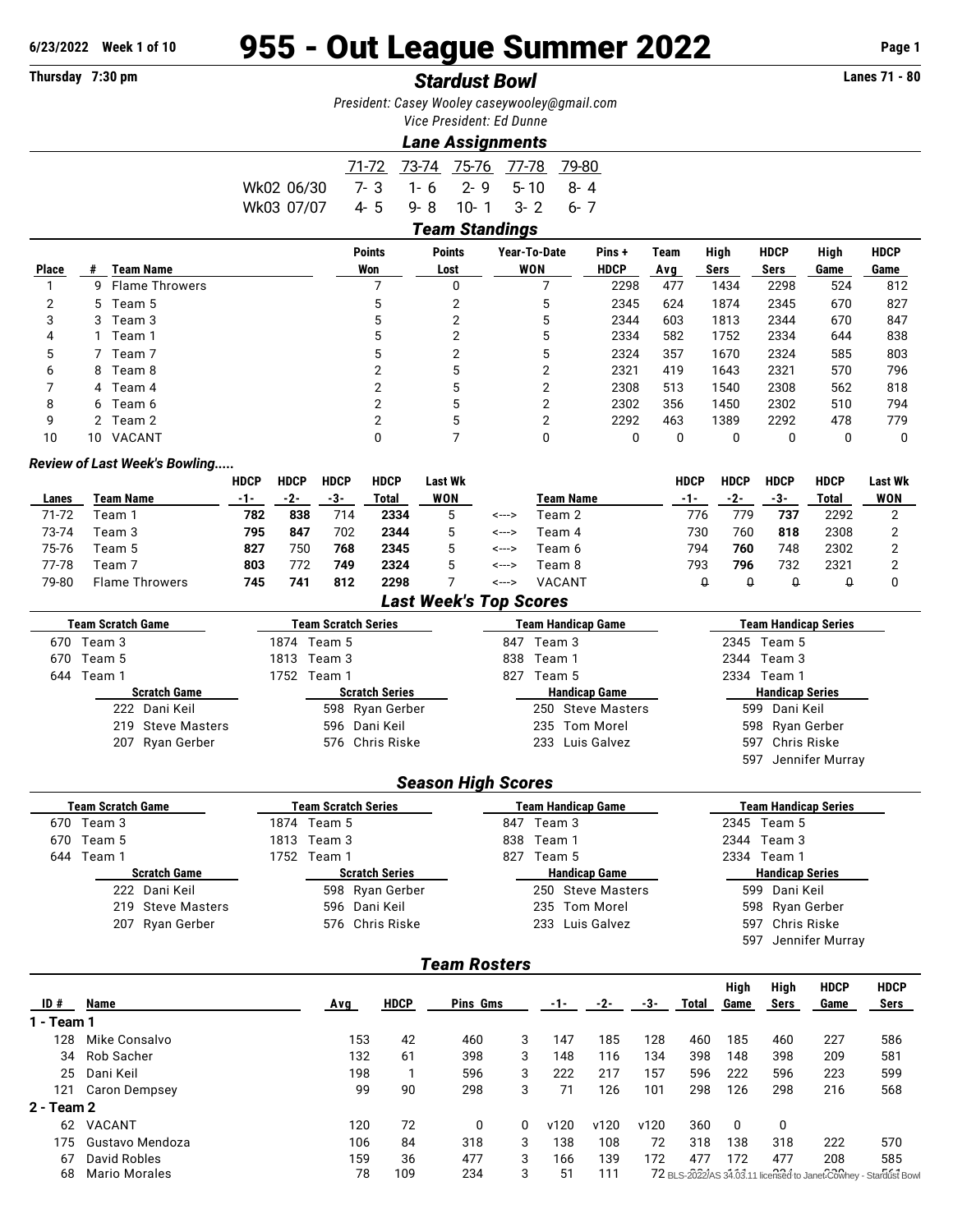|                 | 6/23/2022 Week 1 of 10 |              |                | 955 - Out League Summer 2022 |              |       |      |       | Page 2       |          |              |             |             |
|-----------------|------------------------|--------------|----------------|------------------------------|--------------|-------|------|-------|--------------|----------|--------------|-------------|-------------|
|                 |                        |              |                |                              |              |       |      |       |              | High     | <b>High</b>  | <b>HDCP</b> | <b>HDCP</b> |
| ID#             | <b>Name</b>            | Avg          | <b>HDCP</b>    | Pins Gms                     |              | $-1-$ | -2-  | $-3-$ | Total        | Game     | <b>Sers</b>  | Game        | <b>Sers</b> |
| 3 - Team 3      |                        |              |                |                              |              |       |      |       |              |          |              |             |             |
| 107             | <b>Erin Ferriter</b>   | 161          | 35             | 485                          | 3            | 165   | 197  | 123   | 485          | 197      | 485          | 232         | 590         |
| 113             | Jennifer Murray        | 191          | 8              | 573                          | 3            | 198   | 177  | 198   | 573          | 198      | 573          | 206         | 597         |
| 126             | <b>Rob Pooley</b>      | 101          | 89             | 304                          | 3            | 105   | 108  | 91    | 304          | 108      | 304          | 197         | 571         |
| 139             | Luis Galvez            | 150          | 45             | 451                          | 3            | 150   | 188  | 113   | 451          | 188      | 451          | 233         | 586         |
| 4 - Team 4      |                        |              |                |                              |              |       |      |       |              |          |              |             |             |
| 20              | Glow Joe               | 170          | 27             | 511                          | 3            | 174   | 162  | 175   | 511          | 175      | 511          | 202         | 592         |
| 56              | CJ Johnson             | 159          | 36             | 477                          | 3            | 139   | 188  | 150   | 477          | 188      | 477          | 224         | 585         |
| 188             | Orlando Rodriguez      | 58           | 127            | 174                          | 3            | 55    | 51   | 68    | 174          | 68       | 174          | 195         | 555         |
| 11              | <b>Tom Morel</b>       | 126          | 66             | 378                          | 3            | 106   | 103  | 169   | 378          | 169      | 378          | 235         | 576         |
| 5 - Team 5      |                        |              |                |                              |              |       |      |       |              |          |              |             |             |
|                 | 12 Steve Masters       | 165          | 31             | 495                          | 3            | 219   | 135  | 141   | 495          | 219      | 495          | 250         | 588         |
| 140             | <b>Paul Hollins</b>    | 124          | 68             | 372                          | 3            | 118   | 126  | 128   | 372          | 128      | 372          | 196         | 576         |
| 189             | Don Stelzer            | 143          | 51             | 431                          | 3            | 146   | 143  | 142   | 431          | 146      | 431          | 197         | 584         |
| 26              | Chris Riske            | 192          | $\overline{7}$ | 576                          | 3            | 187   | 189  | 200   | 576          | 200      | 576          | 207         | 597         |
| 6 - Team 6      |                        |              |                |                              |              |       |      |       |              |          |              |             |             |
|                 | 195 VACANT             | 120          | 72             | $\mathbf 0$                  | 0            | v120  | v120 | v120  | 360          | 0        | 0            |             |             |
| 18              | <b>Brian Piercey</b>   | 125          | 67             | 375                          | 3            | 119   | 133  | 123   | 375          | 133      | 375          | 200         | 576         |
| 28              | Lou Carso              | $\mathbf{0}$ | 0              | 0                            | 0            |       |      |       | 0            | 0        | 0            |             |             |
| 88              | Jeff Wood              | 111          | 80             | 334                          | 3            | 117   | 85   | 132   | 334          | 132      | 334          | 212         | 574         |
| 17 <sup>2</sup> | Ed Dunne               | 127          | 65             | 381                          | 3            | 154   | 138  | 89    | 381          | 154      | 381          | 219         | 576         |
| 7 - Team 7      |                        |              |                |                              |              |       |      |       |              |          |              |             |             |
|                 | 196 VACANT             | 120          | 72             | 0                            | 0            | v120  | v120 | v120  | 360          | 0        | 0            |             |             |
| 197             | <b>VACANT</b>          | 120          | 72             | 0                            | $\mathbf 0$  | v120  | v120 | v120  | 360          | 0        | $\mathbf 0$  |             |             |
| 116             | Michael Bolen          | $\mathbf 0$  | 0              | 0                            | 0            |       |      |       | 0            | 0        | 0            |             |             |
| 112             | Craig Marsh            | 117          | 74             | 352                          | 3            | 144   | 107  | 101   | 352          | 144      | 352          | 218         | 574         |
| 110             | Ryan Gerber            | 199          | 0              | 598                          | 3            | 201   | 207  | 190   | 598          | 207      | 598          | 207         | 598         |
| 173             | Dawn Schmidt           | 0            | 0              | $\mathbf 0$                  | 0            |       |      |       | $\mathbf 0$  | 0        | 0            |             |             |
| 8 - Team 8      |                        |              |                |                              |              |       |      |       |              |          |              |             |             |
|                 | 174 VACANT             | 120          | 72             | $\mathbf 0$                  | 0            | v120  | v120 | v120  | 360          | 0        | $\pmb{0}$    |             |             |
| 198             | <b>VACANT</b>          | 120          | 72             | $\mathbf 0$                  | $\mathbf 0$  | v120  | v120 | v120  | 360          | 0        | 0            |             |             |
| 31              | Steve Olson            | $\Omega$     | 0              | $\overline{0}$               | 0            |       |      |       | $\mathbf 0$  | $\Omega$ | $\mathbf 0$  |             |             |
| 63              | <b>Michael Waite</b>   | 179          | 18             | 539                          | 3            | 201   | 185  | 153   | 539          | 201      | 539          | 219         | 593         |
|                 | 35 Eddie Bieler        | 128          | 64             | 384                          | 3            | 126   | 145  | 113   | 384          | 145      | 384          | 209         | 576         |
|                 | 9 - Flame Throwers     |              |                |                              |              |       |      |       |              |          |              |             |             |
| 171             | VACANT                 | 120          | 72             | 0                            | 0            | v120  | v120 | v120  | 360          | 0        | 0            |             |             |
| 179             | David Murphy           | 89           | 99             | 269                          | 3            | 87    | 58   | 124   | 269          | 124      | 269          | 223         | 566         |
| 187             | <b>Anthony Pratts</b>  | 149          | 45             | 448                          | 3            | 137   | 161  | 150   | 448          | 161      | 448          | 206         | 583         |
| 192             | <b>Tony Richert</b>    | 119          | 72             | 357                          | 3            | 113   | 114  | 130   | 357          | 130      | 357          | 202         | 573         |
| 193             | Joe Salerno            | 0            | 0              | 0                            | 0            |       |      |       | 0            | 0        | 0            |             |             |
|                 | 194 Al Gierman         | $\mathbf{0}$ | $\Omega$       | $\overline{0}$               | $\mathbf{0}$ |       |      |       | $\mathbf{0}$ | 0        | $\mathbf{0}$ |             |             |
| 10 - VACANT     |                        |              |                |                              |              |       |      |       |              |          |              |             |             |

## *Temporary Substitutes*

|                         |                 |              |          |    | <b>High</b> | High | <b>HDCP</b> | <b>HDCP</b> |                                                               |       |       |              | <b>HDCP</b> |
|-------------------------|-----------------|--------------|----------|----|-------------|------|-------------|-------------|---------------------------------------------------------------|-------|-------|--------------|-------------|
| <b>Name</b>             | <b>Avg HDCP</b> |              | Pins Gms |    | Game        | Sers | Game        | Sers        | $-1-$                                                         | $-2-$ | $-3-$ | <b>Total</b> | Total       |
| Joe Amadeo              |                 | $\mathbf{0}$ | 0        |    |             |      |             |             |                                                               |       |       |              |             |
| Cisco Arias             |                 |              | 0        |    |             |      |             |             |                                                               |       |       |              |             |
| Luke Bothwell           |                 | 0            | U        |    |             |      |             |             |                                                               |       |       |              |             |
| Mickey Boyle            |                 | 0            | 0        | 0  |             |      |             |             |                                                               |       |       |              |             |
| Michael Cannon          |                 | O            | ი        |    |             |      |             |             |                                                               |       |       |              |             |
| Greg Carmen             |                 |              |          |    |             |      |             |             |                                                               |       |       |              |             |
| Dave Chamberlain        |                 | O            | U        |    |             |      |             |             |                                                               |       |       |              |             |
| <b>Scott Dieterle</b>   |                 | 0            | n        |    |             |      |             |             |                                                               |       |       |              |             |
| <b>Brian Dobbelaere</b> |                 | ŋ            | n        | ი  |             |      |             |             |                                                               |       |       |              |             |
| John Earnest            |                 | n            | U        | 0  |             |      |             |             |                                                               |       |       |              |             |
| <b>Kelsey Fox</b>       |                 |              |          |    |             |      |             |             |                                                               |       |       |              |             |
| <b>Mike Gary</b>        |                 |              |          |    |             |      |             |             |                                                               |       |       |              |             |
| Marty Germann           |                 | O            | ŋ        | O. |             |      |             |             |                                                               |       |       |              |             |
| Dario Gomez             |                 | 0            | ŋ        | 0  |             |      |             |             |                                                               |       |       |              |             |
| <b>Rick Grabenstein</b> |                 | 0            | ŋ        | ი  |             |      |             |             |                                                               |       |       |              |             |
| Tony Heller             |                 | O            | U        | ი  |             |      |             |             |                                                               |       |       |              |             |
| Debbie Holec            |                 | 0            | 0        |    |             |      |             |             |                                                               |       |       |              |             |
| Kevin Hughes            |                 | 0            | 0        |    |             |      |             |             | BLS-2022/AS 34.03.11 licensed to Janet Cowhey - Stardust Bowl |       |       |              |             |